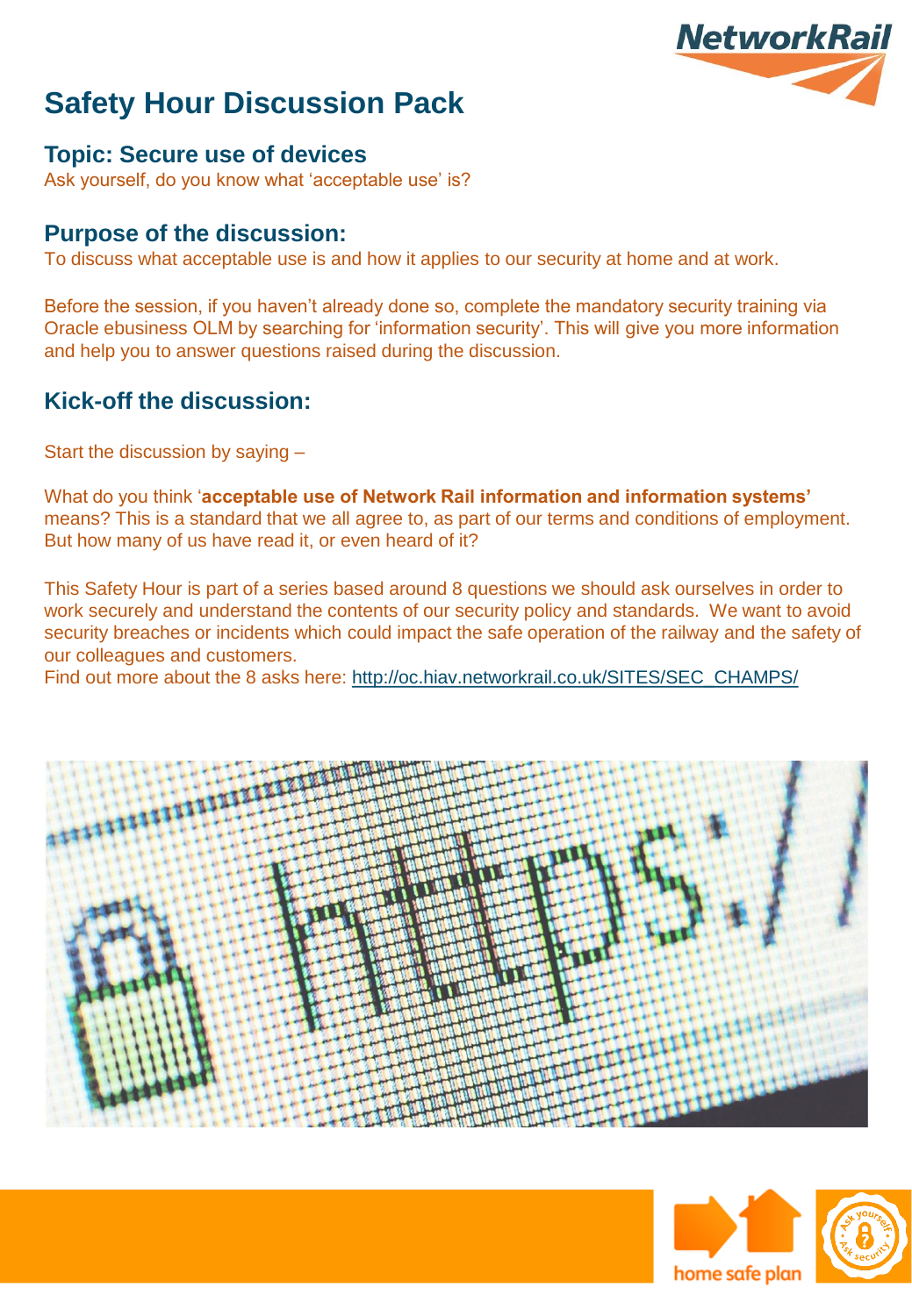

### **Topic: Secure use of devices**

Ask yourself, do you know what 'acceptable use' is?

| have all the answers – the role of the facilitator is to create an engaging discussion where<br>everyone identifies and commits to solutions.                                                     |                                                                                                                                                                                                                                                                                                                                                                                                                                                                                                                                                                                                                                                                                                                                                                                                                                                                                                                                                                                                                                                                                                                                                                                                                                                                                  |
|---------------------------------------------------------------------------------------------------------------------------------------------------------------------------------------------------|----------------------------------------------------------------------------------------------------------------------------------------------------------------------------------------------------------------------------------------------------------------------------------------------------------------------------------------------------------------------------------------------------------------------------------------------------------------------------------------------------------------------------------------------------------------------------------------------------------------------------------------------------------------------------------------------------------------------------------------------------------------------------------------------------------------------------------------------------------------------------------------------------------------------------------------------------------------------------------------------------------------------------------------------------------------------------------------------------------------------------------------------------------------------------------------------------------------------------------------------------------------------------------|
| <b>Discussion points</b>                                                                                                                                                                          | <b>Supporting notes</b>                                                                                                                                                                                                                                                                                                                                                                                                                                                                                                                                                                                                                                                                                                                                                                                                                                                                                                                                                                                                                                                                                                                                                                                                                                                          |
| Why is the 'acceptable<br>use' standard important for<br>the safety of our railway?<br>Find the acceptable use<br>standard on Connect by<br>or<br>asking your line manager<br>to print out a copy | The standard covers different aspects of use of our devices and<br>systems for different reasons. It helps us to:<br>Keep our systems secure<br>$\bullet$<br>Protect ourselves and our information<br>$\bullet$<br>Protect the company's reputation<br>$\bullet$<br>You are responsible for your use of devices, websites you visit, content<br>you publish online, controlling access and keeping devices secure.<br>How could insecure or inappropriate use of our devices impact<br>safety?<br>Our railway increasingly relies on digital systems and equipment, if<br>they are compromised either intentionally or accidentally what might<br>the consequences be?<br>The potentially unsafe circumstances that could be caused by<br>misuse of our systems are many and varied and the threat and<br>risks are developing and changing all the time. Secure and<br>responsible use of our systems and equipment is everyone's<br>responsibility. Remain vigilant and report incidents or raise<br>concerns via Close Call.<br>Key messages here are:<br>Consider security when using Network Rail systems, think of<br>$\bullet$<br>the impact of your actions and decisions<br>If you have security concerns, Close Call them or speak to<br>asksecurity@networkrail.co.uk |

Discussion points: Use below to plan your facilitated discussion. Remember, you don't have to



/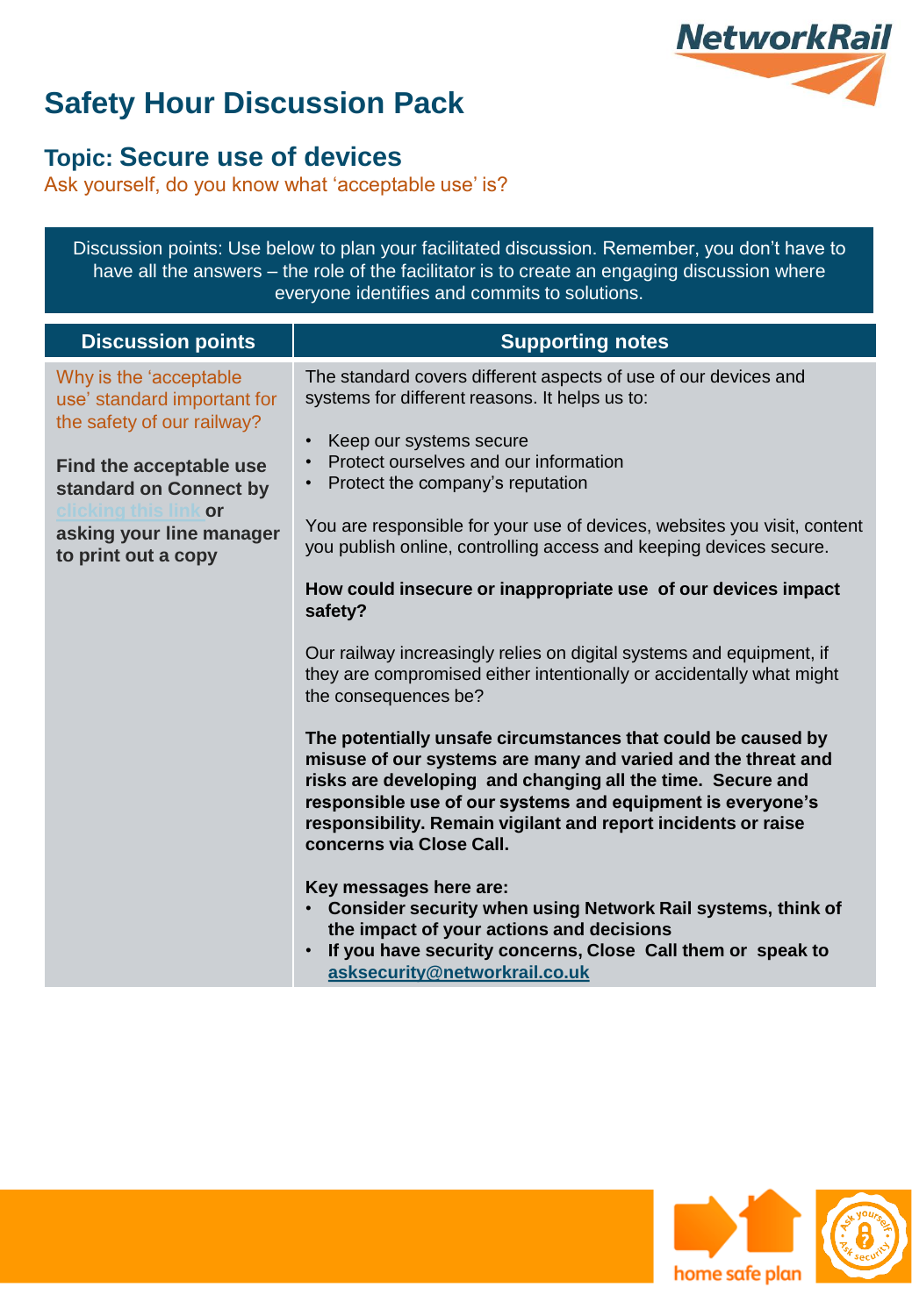

### **Topic: Secure use of devices**

Ask yourself, do you know what 'acceptable use' is?

Discussion points: Use below to plan your facilitated discussion. Remember, you don't have to have all the answers – the role of the facilitator is to create an engaging discussion where everyone identifies and commits to solutions.

| <b>Discussion points</b>                                                                                                                                                                                                                                                                                                                                                                           | <b>Supporting notes</b>                                                                                                                                                                                                                                                                                                                                                                                                                                                                                                                                                                                                                                                                                                                                                                                                                                                                                                                                                                                                                                                                                                                                                                                                                                                                                                                                                                                                                                                                                                                                                                                                                                      |
|----------------------------------------------------------------------------------------------------------------------------------------------------------------------------------------------------------------------------------------------------------------------------------------------------------------------------------------------------------------------------------------------------|--------------------------------------------------------------------------------------------------------------------------------------------------------------------------------------------------------------------------------------------------------------------------------------------------------------------------------------------------------------------------------------------------------------------------------------------------------------------------------------------------------------------------------------------------------------------------------------------------------------------------------------------------------------------------------------------------------------------------------------------------------------------------------------------------------------------------------------------------------------------------------------------------------------------------------------------------------------------------------------------------------------------------------------------------------------------------------------------------------------------------------------------------------------------------------------------------------------------------------------------------------------------------------------------------------------------------------------------------------------------------------------------------------------------------------------------------------------------------------------------------------------------------------------------------------------------------------------------------------------------------------------------------------------|
| Acceptable use involves<br>considering security in the<br>way we all use technology.<br>Use the questions below to<br>start a discussion about<br>how 'acceptable use'<br>might impact safety and<br>security.<br>We don't expect anyone to<br>have all the answer to<br>these questions, the point<br>is we all play a part in<br>creating a safe railway and<br>preventing security<br>breaches. | How do we control access to our systems and information? Do our<br>$\bullet$<br>team only have access to systems and information they need to do<br>their role? What could happen if everyone had access to our<br>systems and information? Who might want to gain access in order<br>to create an unsafe situation?<br>What part do passwords play in controlling access? Are we good at<br>making strong passwords? Do we make weak passwords, thinking it<br>won't happen to us? Do we share passwords? (If shared passwords<br>are in practice, are they limited to those that need to know, within a<br>closed group?)<br>What about how we connect our devices? How do you know<br>connections are secure? What are the risks personally and<br>professionally? Why are we targeted? How could a breach or attack<br>affect safety?<br>What if our devices or equipment got into the wrong hands, a<br>$\bullet$<br>malicious person who intends to damage or misuse our systems or<br>information?<br><b>Key messages</b><br>Only authorised staff should access our systems, access<br>should be controlled.<br>• Think about your password and find a method for creating<br>unique and strong passwords. Don't leave an open door for<br>cyber criminals, see Safety Hour - Secure passwords for more<br>information.<br>• Consider the risks of using different connections, for more<br>information see Safety Hour - Secure connections.<br>Keep your devices secure at work, when travelling, in public<br>$\bullet$<br>and at home. Our devices are valuable not just financially but<br>for the systems and information they can connect to. |



/